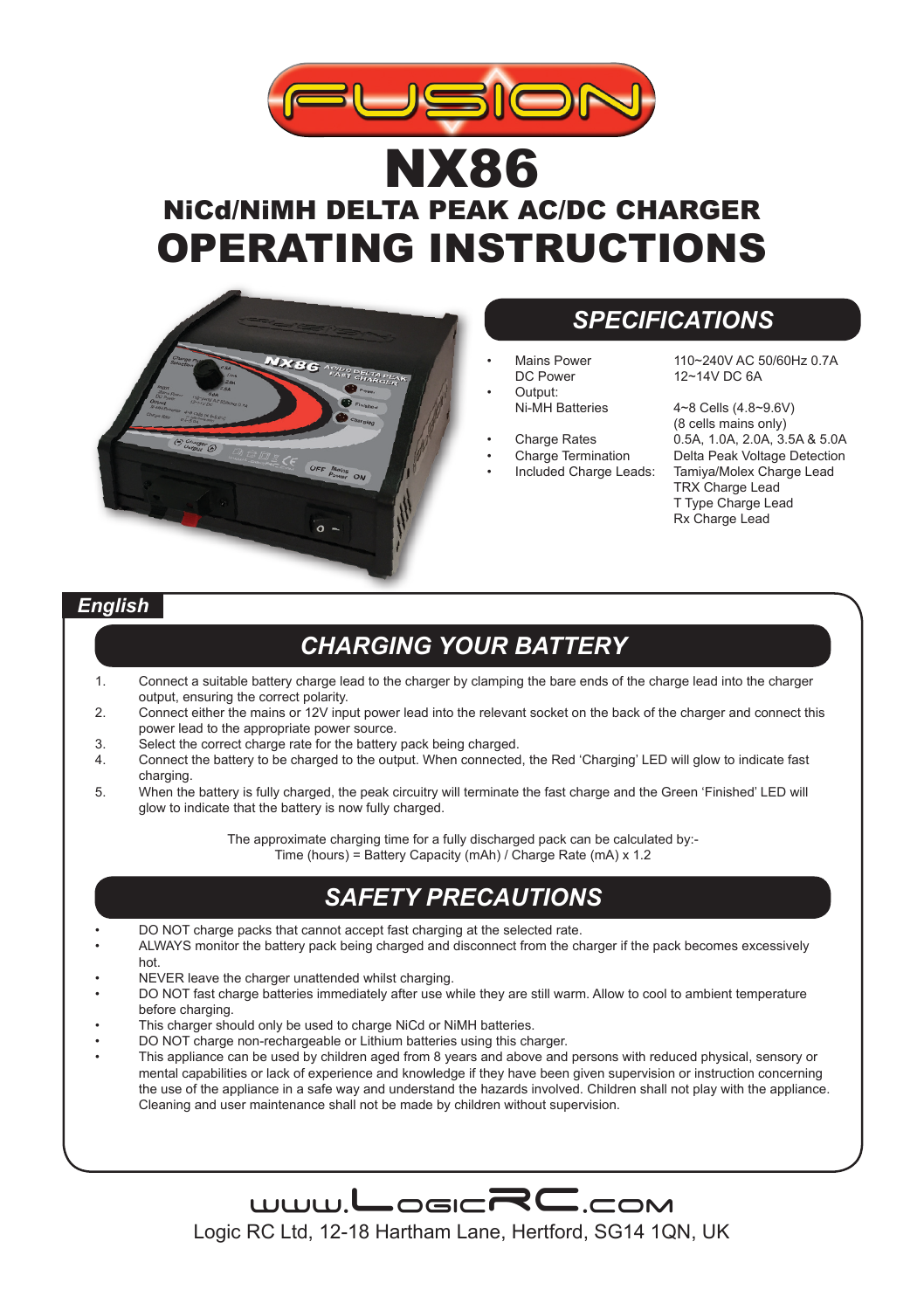#### *Deutsch*

### *Betrieb*

- 1. Schliessen Sie die Ladekabel durch Anklemmen am Ladeausgang an (+ = rot, = schwarz).
- 2. Bitte den Lader entweder an das Netz oder über die die 12V- Anschlüsse an eine passende Spannungsquelle anschliessen.
- 3. Stellen Sie die zum Akku passende Laderate ein.
- 4. Schliessen Sie den Akku am Ladeausgang an die rote LED zeigt den Ladevorgang an.
- 5. Sobald der Akku voll ist, wird die Elektronik die Ladung beenden und die grüne LED wird aufleuchten.

Die Ladezeit für einen entladenen Akku kann wie folgt berechnet werden:

Zeit (Stunden) = Akkukapazität (mAh) / Ladestrom (mA) x 1,2

### *Sicherheitsvorkehrungen*

- Bitte keine Akkus laden, welche nicht ausdrücklich schnellladefähig sind.
- Bitte immer die Temperatur des ladenden Akkus beobachten NIE einen Akku unbeaufsichtigt laden!
- Lithium-Batterien nicht aufladen mit diesem Ladegerät.
- NIE einen Akku unmittelbar nach Gebrauch im warmen oder gar heissen Zustand schnellladen. Immer erst abkühlen lassen.

#### *Français*

### *UTILISATION*

- 1. Connectez le câble de charge sur la face avant du chargeur en respectant les polarités (+ = Rouge, et = Noir).
- 2. Brancher le chargeur sur le reseau électrique ou sur une source 12V en utilisant le câble adéquat.
- 3. Sélectionner la valeur du courant de charge en fonction de l'accu à charger.
- 4. Connecter l'accu à la sortie du chargeur. Lorsque la connexion est faîtes, la LED rouge indique que le mode charge rapide est actif.
- 5. Quand l'accu est complètement chargé, la LED verte s'allume pour indiqué que le cycle de charge rapide est terminé. Le temps de charge pour un accu déchargé peut-être déterminé comme suit:

Temps (heures) = Capacité de l'accu (mAh) / Valeur du courant de charge (5000mA) x 1.2

### *PRECAUTIONS*

- Ne pas charger un accu qui n'accepte pas une charge rapide à la valeur ajustée.
- Toujours surveiller l'accu pendant le processus de charge.
- Déconnecter l'accu si celui-ci devient très chaud.
- Ne pas charger un accu immédiatement après son utilisation. Laisser refroidir l'accu avant de le charger.

 $(2)$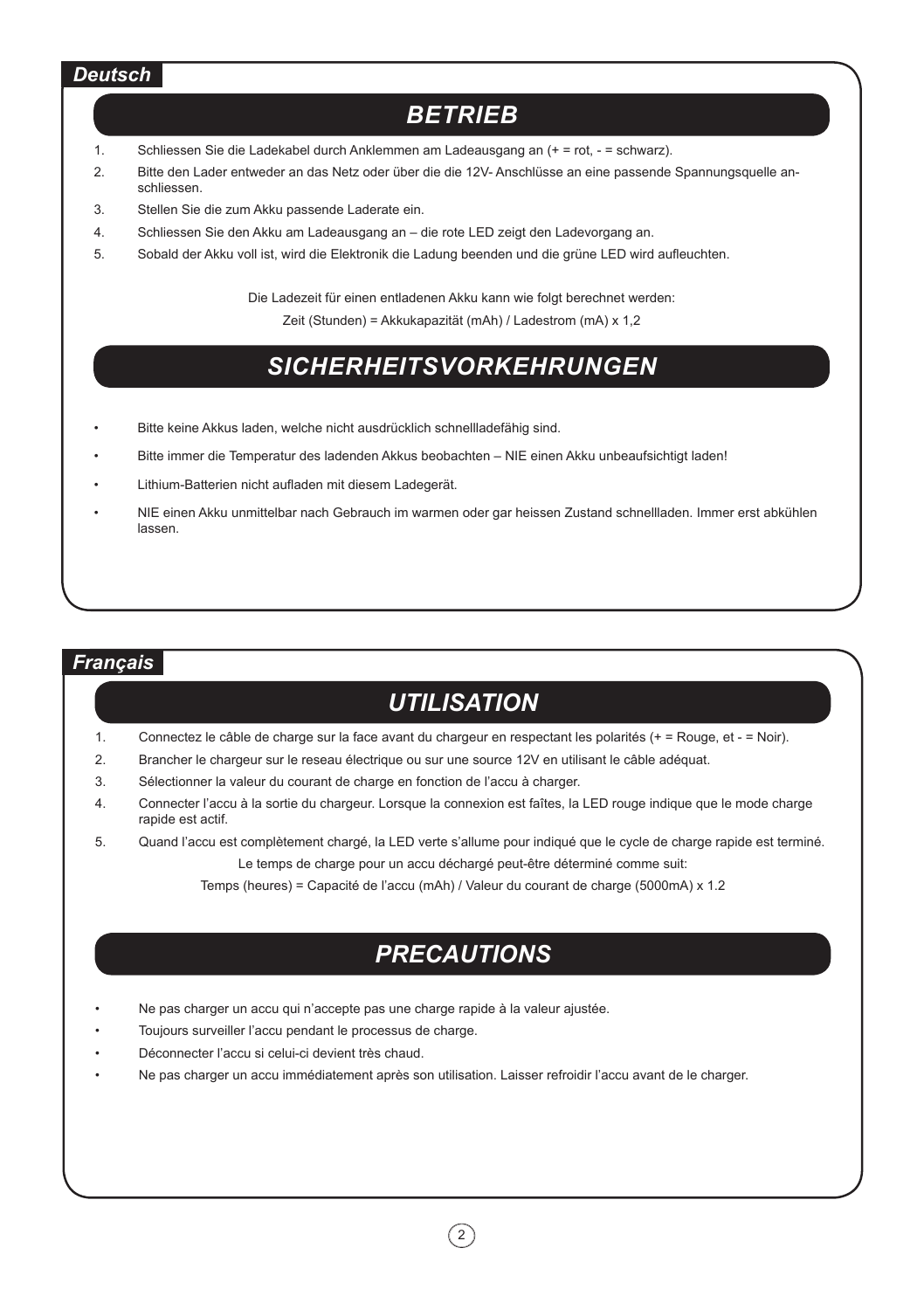#### *Italiano*

#### *USO*

- 1. Collegare i cavi di carica della batteria al caricabatteria inserendo le estremità senza guaina isolante all'uscita. Controllare la polarità dei cavi (+ = rosso, - = nero).
- 2. Collegare i cavi di alimentazione alla rete o ad una sorgente cc a 12V e quindi alla presa principale sul dorso del caricabatterie.
- 3. Impostare la corrente di carica adatta alla batteria da caricare.
- 4. Collegare la batteria da caricare all'uscita del caricabatterie. Quando collegata si illuminerà il LED rosso che indica la carica rapida.
- 5. A carica completa il circuito Delta Peak interrompe la carica e si illumina il LED verde.

Si può calcolare il temp di carica per una batteria scarica: Temp (ore) = capacità Batteria (mAh) / Rateo di carica (mA) x 1.2

# *Norme di Sicurezza*

- Non caricare una batteria che non sia in grado di accettare la carica rapida.
- Sorvegliare sempre la carica delle batterie e scollegarle dal caricabatterie se diventano troppo calde.
- MAI lasciare la batteria incustodita durante la carica
- Non caricare le batterie al litio con questo caricabatterie.
- NON effettuare la carica rapida ad una batteria dopo l'uso, quando è ancora calda. Lasciare raffreddare a temperatura ambiente prima della nuova carica.

#### *Nederlands*

### *LADEN*

- 1. Sluit de batterij aan op de lader door de uiteinden van de draden te verbinden met de lader. Kijk zeer goed de polariteit na  $("+"$  is rood, "-" = zwart).
- 2. Verbind de lader met een 12V stroombron of steek hem in het stopcontact. Connecteer hiervoor de correcte draad achteraan op de lader.
- 3. Kies de correcte laadstroom in functie van de batterij.<br>4. Sluit de batterij aan om het laden te starten. De rode l
- 4. Sluit de batterij aan om het laden te starten. De rode LED zal oplichten om aan te geven dat de batterij geladen wordt.
- 5. Als de batterij volledig is geladen, zal het peak circuit het laden automatisch stoppen. De groene LED zal oplichten om aan te geven date uw batterij volledig geladen is.

De laadtijd voor een volledig ontladen batterij kan als volgt berekend worden: Tijd (uur) = Capaciteit van de batterij (mAh) / Laadstroom (mA) x 1.2

# *VEILIGHEIDSVOORZORGEN*

- Laad nooit een batterij met een hoger dan toegelaten laadstroom.
- Laad nooit een batterij zonder toezicht.
- Ontkoppel een batterij onmiddellijk als deze heet wordt.
- Laad nooit een batterij direct na gerbruik op. Laat de batterij afkoelen op kamertemperatuur alvorens opnieuw te laden.

 $\left(3\right)$